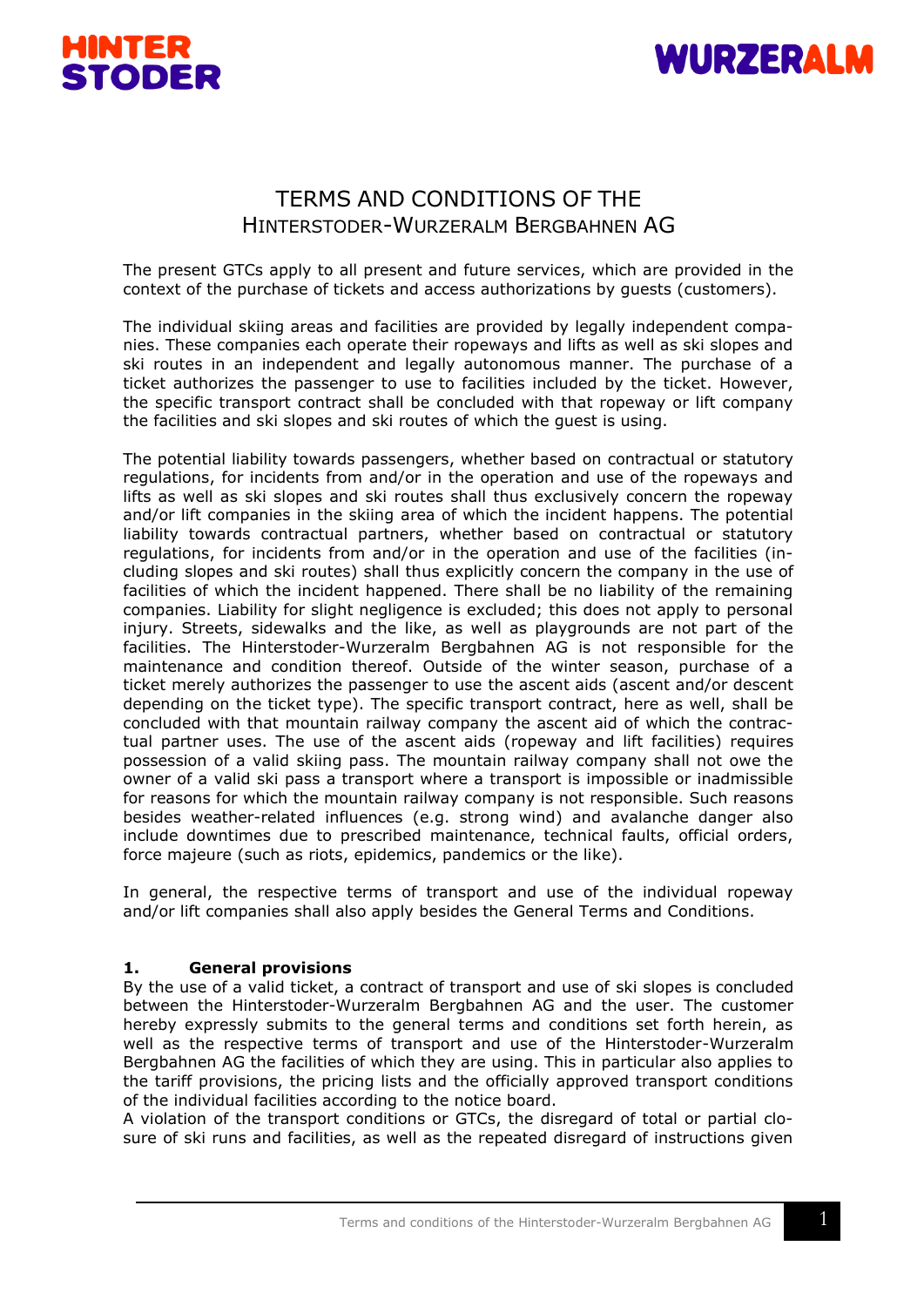



by employees of the Hinterstoder-Wurzeralm Bergbahnen AG can result in exclusion from any transport and in the withdrawal of the ticket or season ticket without replacement and, where applicable, in a criminal complaint to the competent authority. The same applies in case of intentional damage to the property of the Hinterstoder-Wurzeralm Bergbahnen AG or offensive behavior and reputation-damaging behavior to the disadvantage of the Hinterstoder-Wurzeralm Bergbahnen AG.

# **2. Tickets**

The purchase of a valid ticket is possible exclusively at the cash points and vending machines of the Hinterstoder-Wurzeralm Bergbahnen AG, online under www.hiwu.at/www.skisport.com and at potential partners. There is a corresponding identification requirement for the assertion of a special tariff. For the purchase of long-term tickets (e.g. season tickets) an identity card and a photo are required, which the buyer has to bring along. To maintain the family bonus with children, proof of age and family is required as well. Tickets and proof of eligibility for possible special tariffs are to be presented to the employees and conductors of the Hinterstoder-Wurzeralm Bergbahnen AG upon request.

The valid ticket entitles the owner to use all facilities in operation within the period of validity according to the tariff and transport conditions and the present GTCs. The ticket is not transferable, a subsequent exchange

against another ticket and a change of the validity period are not possible. Tickets not purchased at the above-mentioned points of sale, lost tickets, and tickets purchased or used in an abusive manner will be blocked. Any misuse of a ticket moreover results in charge of a punitive tariff in the amount of twice the price of a day ticket (normal tariff).

When ski passes are purchased, EUR 2.00 are charged per card issued as a deposit for the KeyCard. When the ski pass is returned at the cash desk or the designated vending machines, this sum is refunded. Refund is not possible for damaged tickets. When tickets are issued at vending machines and for some special tickets, no deposit is charged and refunded.

# **3. Web shop**

Tickets can be purchased in the online store (www.hiwu.at/www.skisport.com). The access authorization can either be stored on an existing KeyCard or a new KeyCard with your authorization is sent to you by mail (Print&Send). Moreover, self-collection (mention of proof) at the cash desks and vending machines is possible.

To be able to use this service, you need a current KeyCard with the data carrier number on the back of the card. By means of the "Direct-to-lift  $\mathcal{R}$  – Ticket reservation and booking system" developed by the company SKIDATA AG, the sale and activation of a ski pass for the SKIDATA access control system available in the skiing areas, in connection with a KeyCard, is enabled via the Internet. This saves the customer from having to buy the access authorization on site and thus from having to queue and wait at the cash desks.

Booking can only be carried out after complete and correct entry of all mandatory fields in the booking window. The customer alone is responsible for the correct entry of data, in particular of the data carrier number (KeyCard number) and acknowledges that in case of erroneous entry, an activation of the data carrier does not work.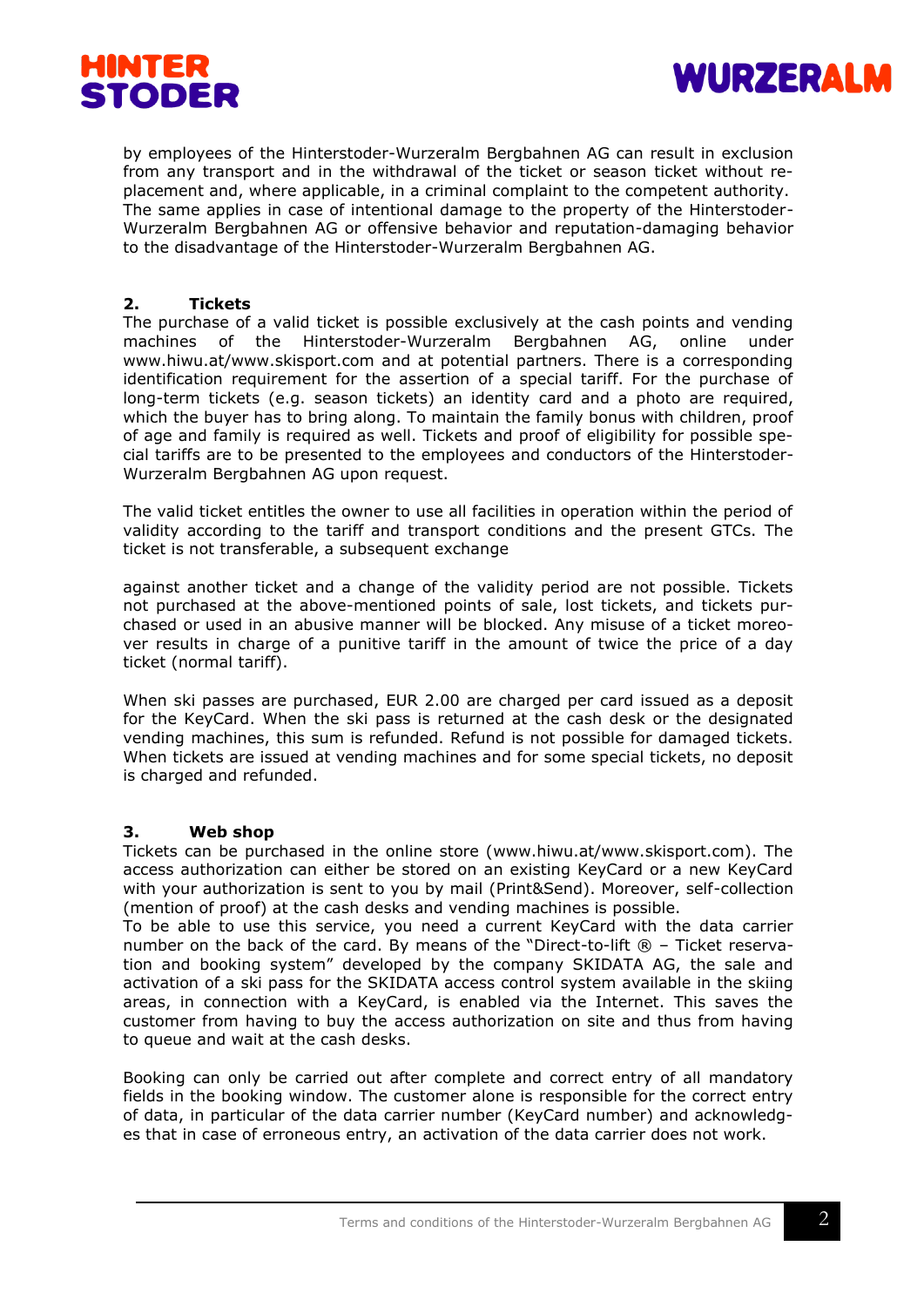



The customer acknowledges that the order process cannot be canceled or reversed after the payment button has been clicked.

The electronic confirmation of performance (e-mail confirmation) from Hinterstoder-Wurzeralm Bergbahnen AG serves as the sole admissible proof of the properly performed booking and must therefore be carried by the customer and, in the event of a complaint, must be presented to the operator's cash desks along with the booked data carrier.

The payment in the online store can be made by credit card (Visa or Mastercard) or by immediate bank transfer [*SOFORTüberweisung*]. The amount will be charged to your credit card or debited from your account immediately with a notification of the reference.

The booked service can be used at the earliest 30 minutes after receipt of the confirmation of performance when recharging an existing KeyCard. From this point on, the activation of the data carrier is generally effective on all access control systems in the booked skiing area.

A malfunction of a ski pass must be reported immediately at the nearest cash desk. Later complaints regarding function and billing cannot be considered.

We kindly ask you to correctly enter the dates of birth of children and adolescents age checks are carried out in the skiing area.

Please note that reduced tickets and snowman tickets can only be issued at the cash desks as before.

## **4. Loss of tickets**

In general, lost ski passes are not replaced. However, the loss of ski passes can be reported at the cash desks of the Hinterstoder-Wurzeralm Bergbahnen AG. For single-day or multi-day ski passes, re-issuing is possible subject to presentation of the original receipt and against a chip card fee of EUR 2.00. Without a receipt, a card must be purchased at group rates. Lost cards are blocked. In case of loss of a season ticket, it can be reissued upon presentation of an identification document and payment of a handling fee in the amount of EUR 25.00; the lost card will be blocked. In case of a forgotten season ticket, a day ticket in the amount of EUR 10.00 must

be purchased. The forgotten season ticket will be block for this day.

#### **5. Refund**

A refund is only possible in case of ski accidents for ski passes with a validity of 2 days or more. Refunds will be made from the day following the last use or, at the earliest, from the first day after the accident. If the ski pass was used again after the accident, a refund is entirely precluded. The receipt and a doctor's certificate are to be presented at the cash desk of the Hinterstoder-Wurzeralm Bergbahnen AG by 10:00 AM of the following day at the latest. Refunds are made for the skiing region in which the ski pass was bought.

The indicated starting and end dates of a season are no "fixed dates" and depend for example on the weather. For season ticket refunds, the amount is staggered according to the date of return. For each case of a refund, the refund amount depends on the relation of the purchase price and the duration of use of the ski pass. A refund for a season ticket is excluded in any case if the season ticket has been used for 15 days or more.

For season tickets that arrive at the Hinterstoder-Wurzeralm Bergbahnen AG later than February 28, no further refunds are made without any exceptions.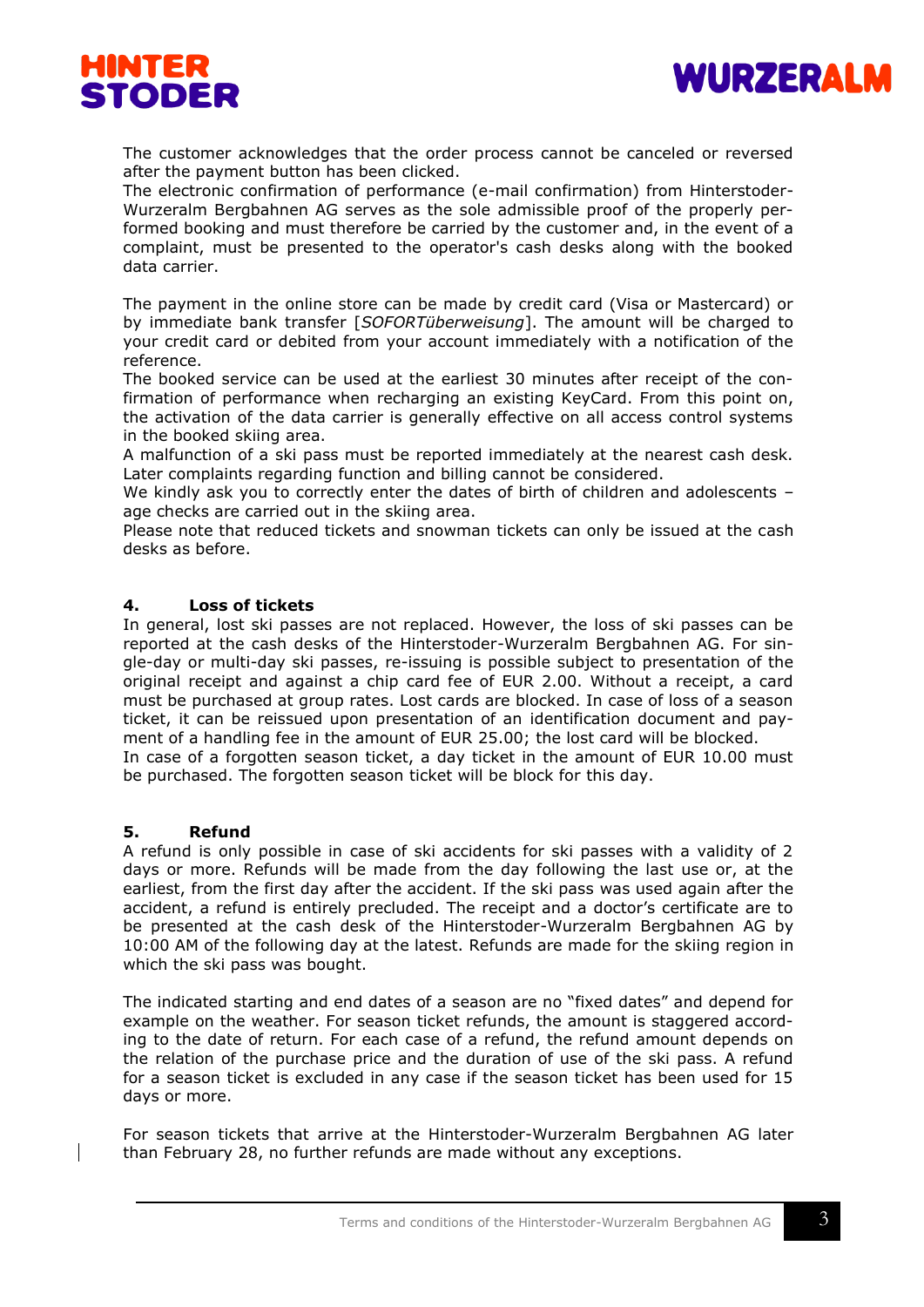



If the season ticket has not been used during the whole season due to injury or illness, it will be refunded (selling price). However, a processing fee of EUR 25.00 will be charged.

Non-use of a ticket due to bad weather, danger of avalanches, unforeseen departures, illness, interruption of operations, closure of ski facilities (ski runs), closure of entire facilities, closure of individual ascent aids and all ascent aids for any reason whatsoever, premature cessation of lift operation or the like do not give any entitlement to a refund or extension of the validity period. In particular, cessation of the operation due to force majeure, official orders due to technical reasons, health reasons (pandemic, epidemic, and the like) or other reasons, do not give any entitlement to a refund or extension of the validity period where this closure was not caused by gross negligence of Hinterstoder-Wurzeralm Bergbahnen AG.

## **Refund in pandemic**

#### SunnyCard and multi-day tickets

As an exception, for the winter season 2020/21, and solely in case of a pandemic, which results in a complete official closure of all mountain railways of the partner destinations of the SunnyCard in Upper Austria and Lower Austria (Hinterstoder, Wurzeralm, Hochficht, Kasberg, Hochkar and Ötscher), we grant every customer a pandemic refund guarantee when purchasing multi-day tickets and the season ticket SunnyCard.

Details regarding the pandemic refund guarantee can be found at [www.skisport.com/rückvergütungsgarantie](http://www.skisport.com/rückvergütungsgarantie).

#### Snow & Fun ticket

As an exception, for the winter season 2020/21, and solely in case of a pandemic, which results in a complete official closure of all mountain railways of the partner destinations of the Snow & Fun ticket (Hinterstoder, Wurzeralm, Hochficht, Kasberg, Dachstein West, Feuerkogel and Krippenstein), we grant every customer a pandemic refund promise when purchasing the Snow & Fun season ticket. Details regarding the pandemic refund promise can be found at

[www.snow-and-fun.at/artikel/detail/3626/snow-and-fun-card.html](http://www.snow-and-fun.at/artikel/detail/3626/snow-and-fun-card.html)

## **6. Rescue of injured persons**

The rescue of injured persons is organized by the Hinterstoder-Wurzeralm Bergbahnen AG and is carried out in cooperation with its partners if the injury occurs during the hours of operation. A reimbursement of costs will subsequently be charged in relation to the rescue effort.

## **7. Reservation of slopes**

In general, reservations of slopes are only possible depending on availability. The confirmation of such reservations is carried out exclusively at the discretion of the Hinterstoder-Wurzeralm Bergbahnen AG. The reservation of individual slopes for training, practice and race events must be made in written form using the form we have provided. The reservation must be confirmed in written form by the Hinterstoder-Wurzeralm Bergbahnen AG.

In order to ensure safe and unhindered customer traffic, it is forbidden to place or set up any objects or aids (in particular also teaching/learning aids) as well as to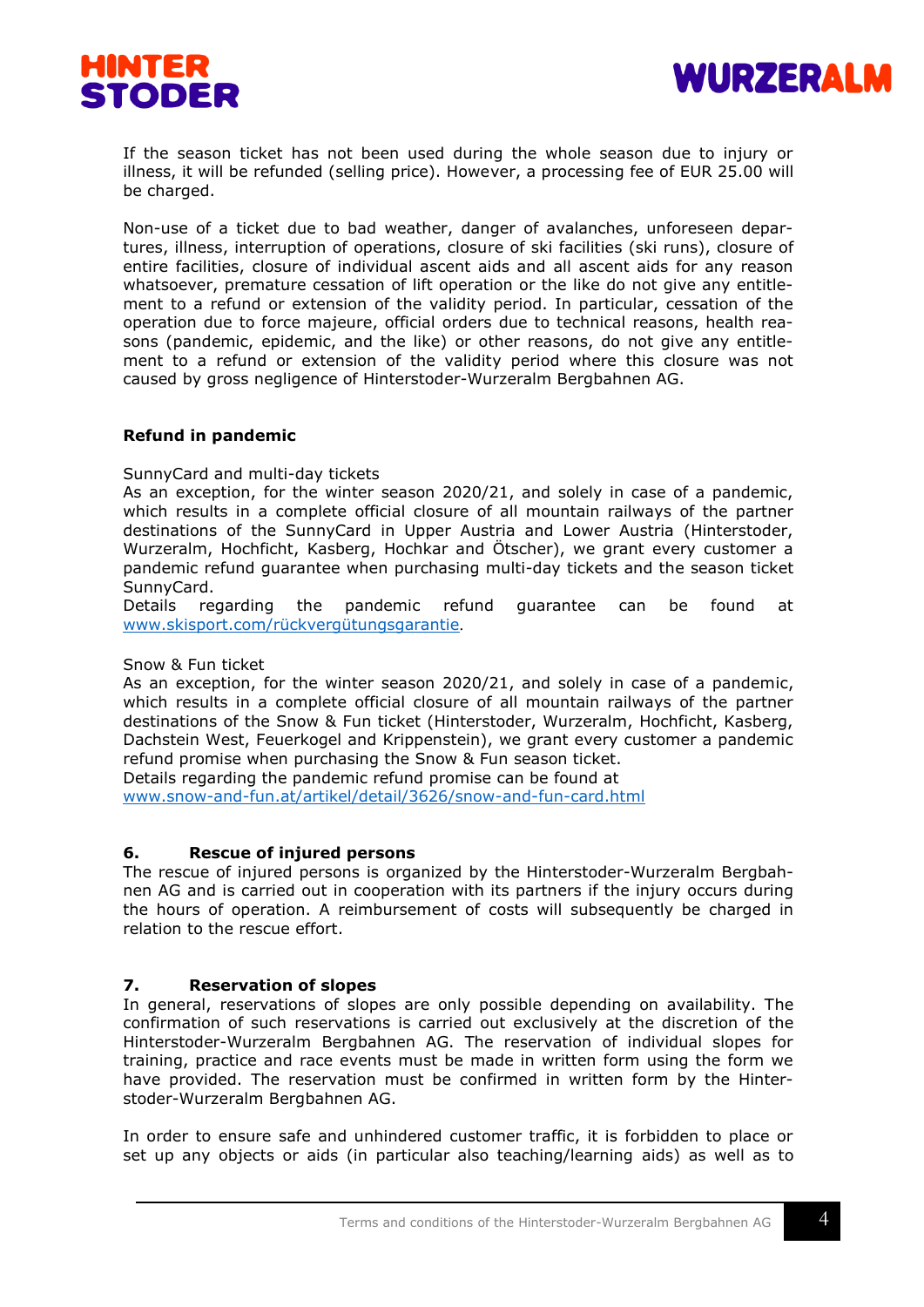



insert or drill poles, barriers, etc. outside the reserved and actually assigned slopes, slope sections or other partial areas.

When setting poles and barriers within the assigned areas, these may only be anchored in the snow cover and not drilled into the ground. When leaving the reserved slope section, it is to be cleared from all placed or set up objects and aids, inserted or drilled poles and barriers etc., such that the slope/track can again be used by winter sportspersons and slope users without any danger or hindrance.

## **8. Fun sports/special facilities**

The usability of the facility of special skiing areas can be partially or entirely restricted. These restrictions do not result in an entitlement to a refund, price reduction or extension of the use of the ski pass.

## **9. Device hours**

In case of unplanned service of our employees using slope devices or skidoos/quads, the valid charge rates apply. At least 20 minutes are charged for all device uses.

## **10. Transport of goods and animals by railway**

A fee is charged by Hinterstoder-Wurzeralm Seilbahnen AG for the transport of goods. Invoicing takes place on a monthly basis in retrospect. A liability claim for transport damage is precluded.

Transports of animals also require the purchase of a ticket and must be accommodated appropriately. Dogs must generally be kept on a leash in the skiing and alpine areas, during transport and there is also a muzzle obligation in closed rooms of all facilities. The animal owner is jointly and severally liable for potential personal injury and material damage.

## **11. Special tours**

Special tours are possible both in Hinterstoder-Höss and on the Wurzeralm/Spital am Pyhrn after consultation with the management; however, only if at least five persons are to be transported. The charge rates according to the tariff sheet apply to these special tours.

# **12. Skidoo/quad rides**

The operation of Skidoos/quads on the slope areas of the Hinterstoder-Wurzeralm Bergbahnen AG is allowed only after consent of the corresponding landowner and the Hinterstoder-Wurzeralm Bergbahnen AG; the consent must be obtained by the Skidoo operators themselves. Skidoos/quads must be in a technically perfect condition, warning and emergency stop devices must be mounted accordingly. The driver must have the appropriate training and instruction and any necessary official permits. The operator of the Skidoo/quad must ensure that a use by unauthorized persons is not possible. In case of material damage or personal injury, the liability rests exclusively with the operator of the Skidoo/quad.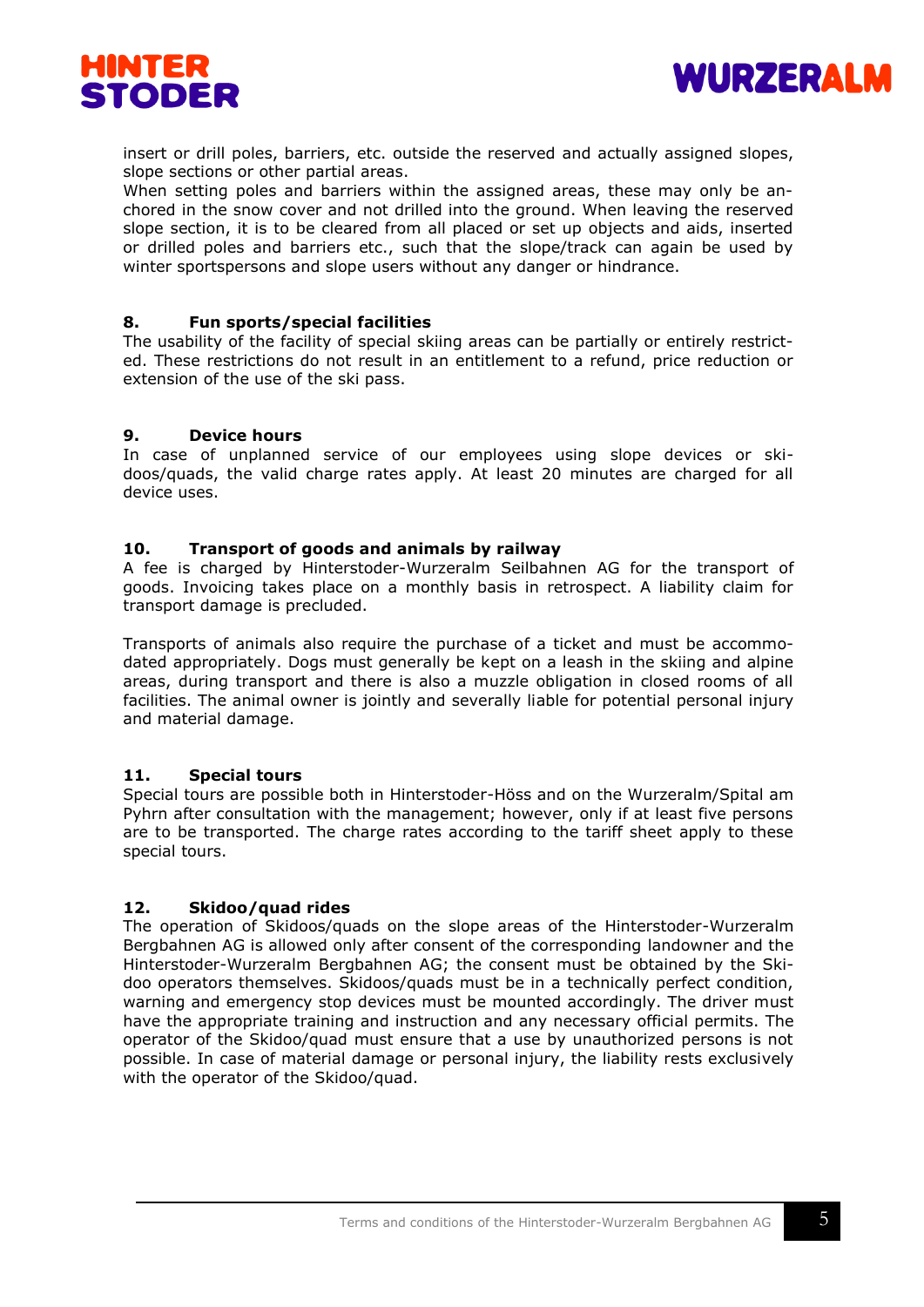



# **13. Paragliders**

Paragliding take-offs are allowed in the area marked by Hinterstoder-Wurzeralm Bergbahnen AG only.

Only pilots with a valid paragliding license, licensed and liability insured flight device and a valid day or season ticket are entitled to take off. Take-off and landing are only allowed on the marked areas. There is an explicit landing ban for the middle station Hutterer Böden and all ski slopes. All legal height and distance regulations must be observed.

In case of violation of these regulations, a flight and/or transport ban can be issued by Flugschule Hinterstoder or Hinterstoder-Wurzeralm Bergbahnen AG.

## **14. Ski storage**

Hinterstoder-Wurzeralm Bergbahnen AG as a service offers the use of lockable ski storages against payment of a corresponding fee. The opening hours of the ski storages are displayed at the entries. Hinterstoder-Wurzeralm Bergbahnen AG does not assume any liability for objects lost or stolen or for damage that occur in the context of the use of the ski storages.

#### **15. Liability**

The liability of Hinterstoder-Wurzeralm Bergbahnen AG for material damage and financial losses arising in connection with the use of the lift and slope facilities is precluded in cases of slight negligence. The operators of the lift facilities are in no way responsible for objects lost by the customer in the skiing area. In case of possible soiling of clothing when using the lifts, the operator has no compensation obligation.

Potential liability towards customers, whether based on contractual or statutory regulations, for incidents from or during the use of the lift and slope facilities applies exclusively to the lift company in the skiing area of which such an incident happened. A liability applying to other lift companies using the same combined ticket is generally not given. The specific transport agreement is concluded only with the lift company the lift and slope facilities of which the customer uses at the time of the incident.

## **16. Commercial and advertising activities**

Any commercial and advertising activities on facilities, slopes and ski runs as well as parking areas of Hinterstoder-Wurzeralm Bergbahnen AG must be explicitly permitted by it. Attaching billboards, panoramic cameras and other advertisement may only be carried out with consent of the Hinterstoder-Wurzeralm Bergbahnen AG. Violations may also result in exclusion from transportation and withdrawal of the ticket without compensation. (item 2)

## **17. Data Processing**

By the conclusion of the transport agreement, the customer gives their explicit consent to the data provided by them to Hinterstoder-Wurzeralm Bergbahnen AG being processed and further used for advertising purposes. The consent to the use of such data can be withdrawn in written form at any time. Only such personal data is collected, which is necessary to carry out and handle the services of Hinterstoder-Wurzeralm Bergbahnen AG or which the customers provides voluntarily.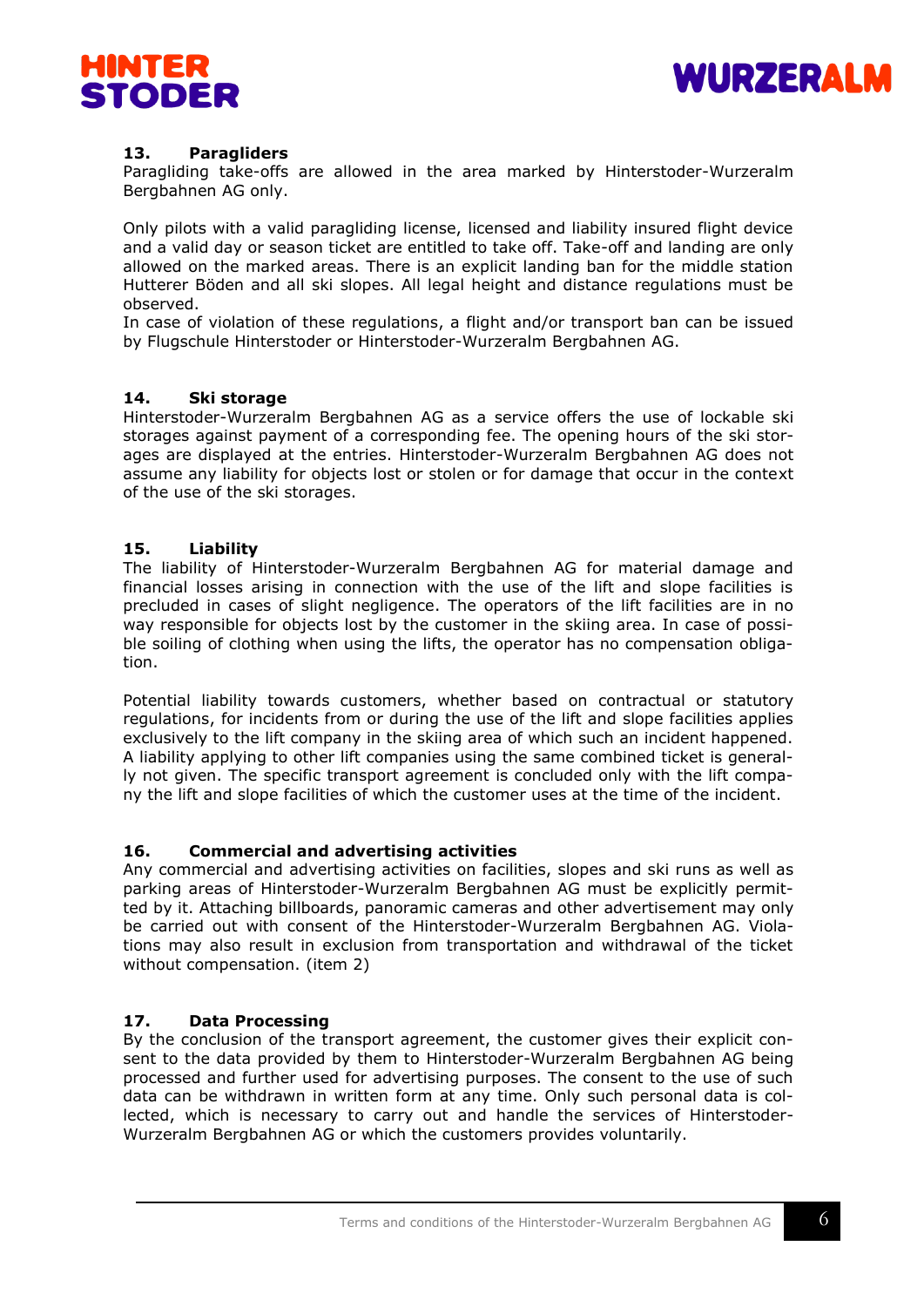



The customer gives their explicit consent to the data provided by them during booking being stored and processed for carrying out the booking and payment process. This data can also be checked against external systems for control purposes. The customer also agrees to the transfer of this data to the respective partner companies of the SunnyCard or the Snow & Fun ticket subject to the statutory regulations and restrictions (GDPR). The customer is made aware of the fact that this consent may be withdrawn at any time.

The customer has to create the possibility of data transfer via secure data connections (TLS/SSL) in their sphere themselves. The transfer, at least of the data required for payment processing, is in any case carried out via secure data lines by the participating companies.

The customer declares their explicit consent to the transfer of the payment confirmation into the payment system and – after its payment release – to debiting of the respective due invoice amount in the direct debit authorization procedure of the selected payment type.

All companies participating in the booking process are subject to telecommunications secrecy and the obligations of GDPR.

When tickets are booked, the entered data is processed electronically. The customer will be informed by e-mail about new services and ski offers. This service is free of charge and can be terminated at any time.

The protection of the personal data of the customers is ensured by corresponding organizational and technical precautions. These precautions relate in particular to protection from unauthorized, illegal and accidental access, processing, loss, use and manipulation.

Hinterstoder-Wurzeralm Bergbahnen AG does not assume any liability for the disclosure of information due to errors not caused by the Hinterstoder-Wurzeralm Bergbahnen AG in data transmission and/or authorized access by third parties. Data is not kept any longer than is necessary to fulfill the contractual and/or legal obligations and to avert possible liability claims.

## **18. Information on the reference photo**

It should be noted that for the purpose of access control, a reference photo of the holder of the lift ticket is taken when they first pass through a turnstile equipped with a camera. Lift staff compares this reference photo to the photos that are taken when the person passes through another turnstile equipped with a camera.

The reference photo is deleted immediately after the expiry of the validity of the lift ticket; the other photos are deleted 30 minutes after the respective passage through a turnstile at the latest.

It should be noted that it is also possible to purchase lift tickets with a 50% surcharge, which are technically configured such that no photo is taken when the holder passes through the turnstile; however, in this case, random checks by the lift staff have to be expected.

## **19. Vouchers**

Vouchers do not contain value added tax due to the missing assignment of the service content. The vouchers can be redeemed only at Hinterstoder-Wurzeralm Bergbahnen AG. Other services, such as accommodations or hut visits, cannot be compensated therewith.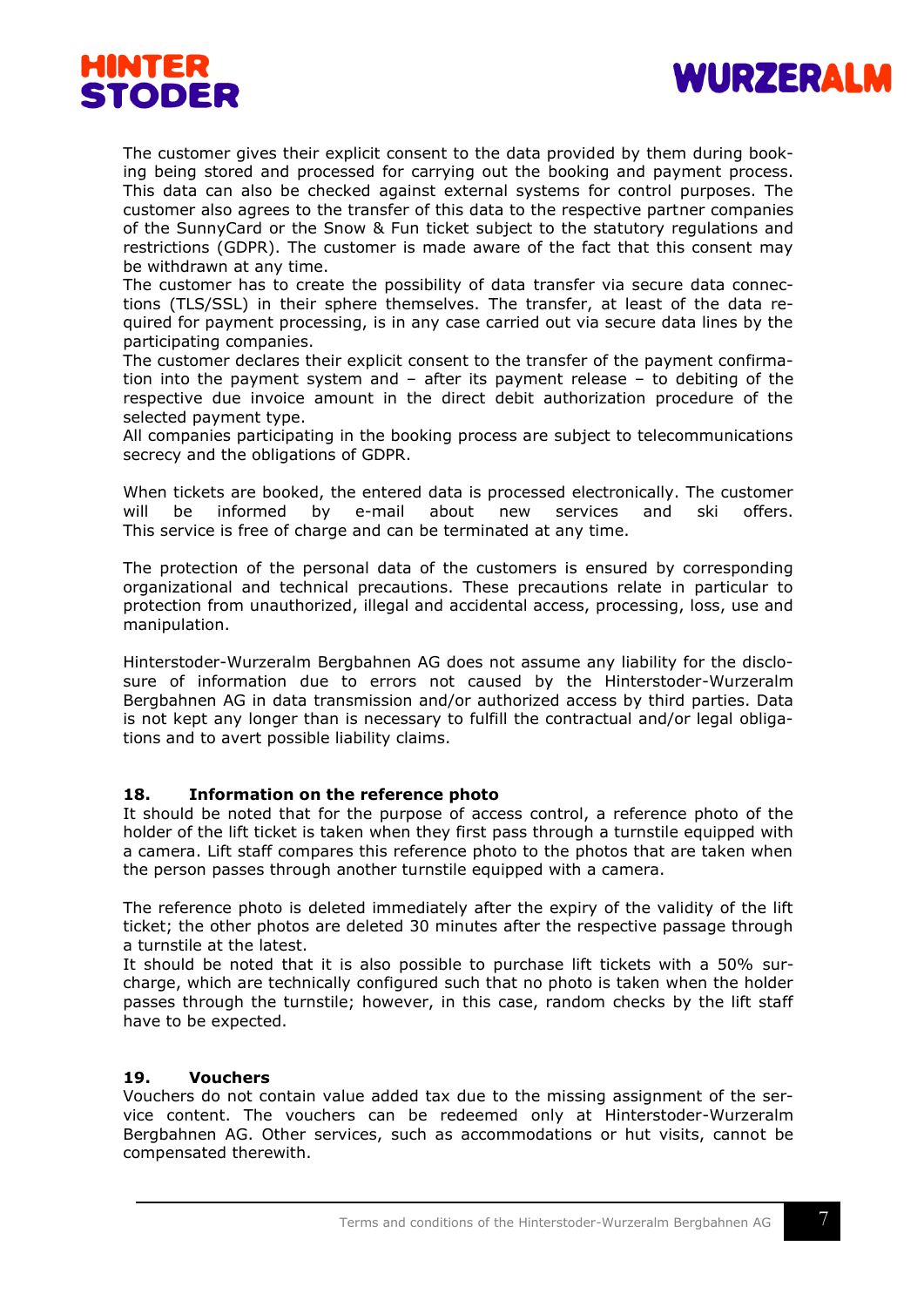



If the value of the voucher amounts to more than the service used, a new voucher with the remaining value is generated. Compensation in cash is not possible. The vouchers can be purchased by credit card or online bank transfer. The "by mail" vouchers are sent to you free of shipping costs (approx. 3-5 working days in Austria). No liability is assumed for any delay in delivery by mail.

Moreover, the possibility of "Print@Home" vouchers can be selected. These are sent by e-mail as PDF attachments within 30 minutes.

For the Print@Home vouchers, it is to be noted that these are assigned a unique authorization number. Should several vouchers with the same authorization number appear, there is an abuse having consequences under criminal law. The first redemption of a Print@Home voucher results in automatic devaluation of all vouchers with the same authorization number.

Vouchers are transferable. Lost vouchers are not replaced.

## **20. Information on photos**

For the purpose of documenting and presenting our activities, photos and video recordings are taken during events either by us or by photographers commissioned by us. These photos are published on our website, in social media channels and in print media as a part of our public relations activities, in order to give our business partners and customers as well as interested persons an insight into our activities and to increase our awareness. In processing this data, we refer to our legitimate interest within the meaning of Art. 6 (1) lit f GDPR as well as to Secs. 12, 13 Austrian data protection law (DSG) in compliance with the principle of proportionality. The recordings made are made available to the public through publication on our website, in social media and in print media. The recordings are not used for any other purposes. The data will also not be passed on to recipients who use the data for their own purposes. The data will not be transferred to third countries by the person responsible. The image and video recordings are stored until the end of the third year after the last use, since it can be assumed only after then that these are not further required for the purpose of processing. Individual images, in particular showing public persons, can also be stored longer for archiving purposes. This does not affect the examination of a request for deletion in individual cases. As a concerned person, you have the right to information, correction, deletion, restriction of processing, objection and data transferability within the scope of the legal regulations. To exercise your rights, please contact: Hinterstoder-Wurzeralm Bergbahnen AG; Hinterstoder 21, A-4573 Hinterstoder e-mail: info@hiwu.at You can already exercise the right to deletion during the event by immediately informing the photographer after an image was taken that you would like them to show you the photo or video recording and to delete it immediately. If you are of the opinion that the processing of your data violates applicable data protection law or your interests under data protection law have been violated in any other way, you are at liberty to lodge a complaint with a supervisory authority, which in Austria is the data protection authority.

# **21. Other provisions**

The general terms of transport and use of the respective facilities and slopes apply in addition to the General Terms and Conditions. The customer undertakes to acknowledge these beforehand, to not violate these and to follow the instructions of the respective lift staff. In particular, the special transport regulations for children under 14 years of age or under a height of 110 cm must be observed.